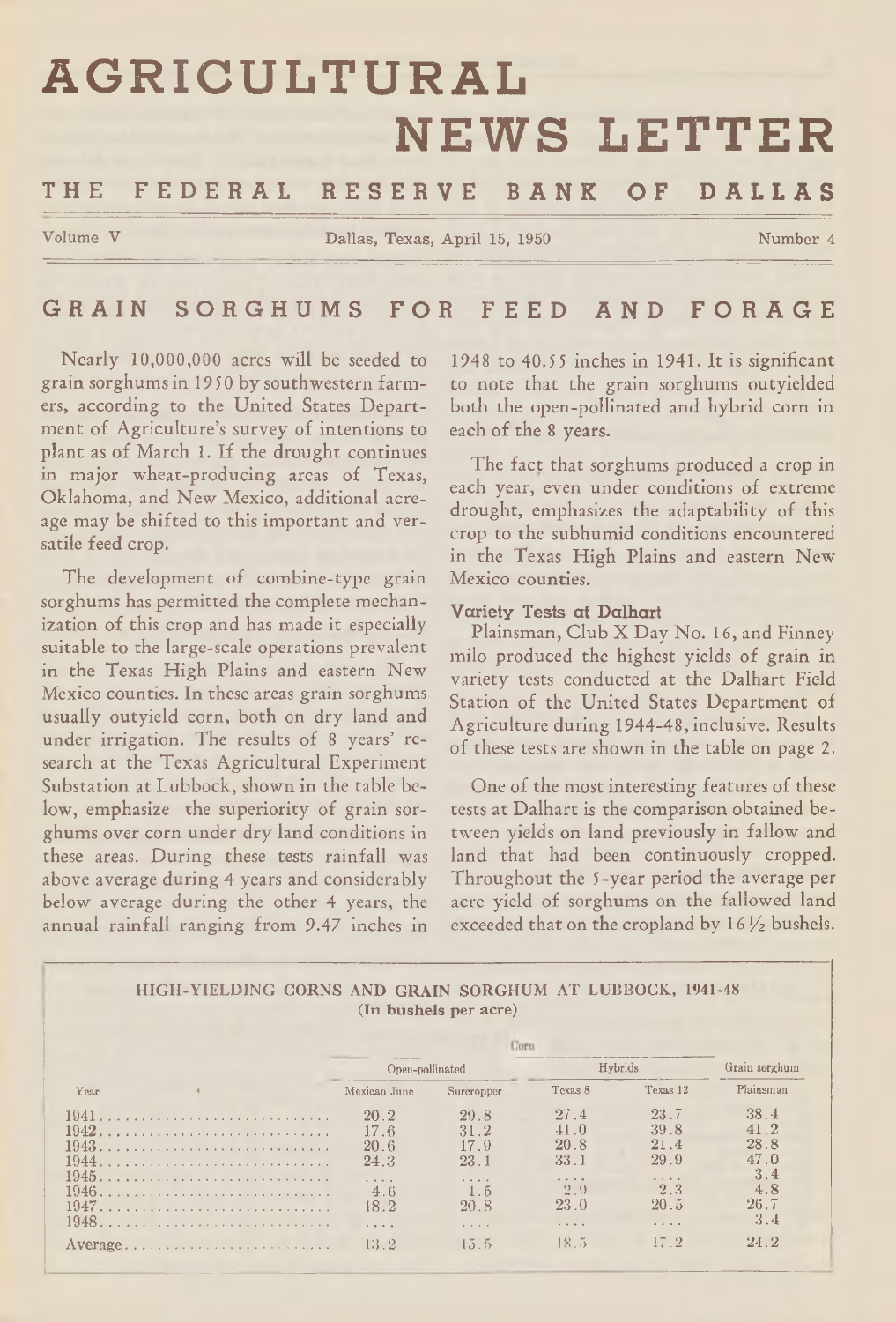Furthermore, in 1945 moisture was inadequate to get a stand on the cropland, while the average of all varieties on the fallowed land was 27 bushels per acre. This emphasizes the importance and profitableness of the practice of fallowing the land in the drier areas of Texas, New Mexico, and Oklahoma, where moisture is most frequently the limiting factor in crop production. Contour cultivation, use of stubble mulch, and, sometimes, chiseling are essential to moisture conservation during the fallow period. Weeds or volunteer wheat should not be permitted to make rank growth on fallow land, as their growth depletes moisture supplies and defeats the purpose of fallowing.

#### **Variety Tests at Big Spring**

Results during the past 5 years at the Big Spring Field Station of the United States Department of Agriculture show that Plainsman and Caprock, two late-maturing combine varieties, averaged 3 to 4 bushels per acre more than the earlier varieties, such as Westland and Martin, and, in general, yielded as well as or slightly better than the older standard varieties.

In these tests the Hegari-type varieties, with the exception of regular Hegari, were about equal in yield to the better new combine varieties. Early Hegari, because of its surety of production in dry seasons, yielded 5 bushels more than regular Hegari in these tests.

#### **Date of Planting**

In both the Dalhart and Big Spring tests, experiments were conducted to determine the

most profitable time of planting grain sorghums in these areas. The dates used at Dalhart were June 1 and June 15. Results of the tests indicate that either of these dates is satisfactory, although the June 1 plantings averaged about 1 bushel more per acre.

In the Big Spring tests, three dates were used —May 15, June 1, and June 15. Results of these tests indicate clearly that sorghums planted June 15 in the Big Spring area generally will outyield those planted June 1, and both June 1 and June 15 are better than May.

Results of these experiments are most applicable to the semihumid sections of west Texas, eastern New Mexico, and western Oklahoma. However, farmers in central and northern Texas, particularly in the Low Rolling Plains, will usually obtain similar results. Yields may be somewhat higher and the chances of crop failure due to drought are less of a threat in these areas of higher rainfall.

#### **Forage Sorghums for East Texas**

The wide range of sorghum varieties and types permits the production of this crop under many soil and climatic conditions. Thus, in east Texas, while corn rather than sorghum is usually grown for grain, certain forage sorghum varieties have proved to be highly profitable for the production of silage.

At the Nacogdoches Substation of the Texas Agricultural Experiment Station, tests were conducted on 16 varieties of sorghums in 1949. The land planted to sorghums was idle the previous year, and the sorghum crop received

| VARIETY TEST ON<br><b>FALLOW LAND AT THE DALHART STATION</b><br><b>GRAIN SORGHUM</b><br>1942-48                                                        |                                                                        |                                                                           |                                                                              |                                                                              |                                                                              |                                                                              |                                                                                         |                                                                              |  |  |  |  |  |
|--------------------------------------------------------------------------------------------------------------------------------------------------------|------------------------------------------------------------------------|---------------------------------------------------------------------------|------------------------------------------------------------------------------|------------------------------------------------------------------------------|------------------------------------------------------------------------------|------------------------------------------------------------------------------|-----------------------------------------------------------------------------------------|------------------------------------------------------------------------------|--|--|--|--|--|
| (In bushels per acre)                                                                                                                                  |                                                                        |                                                                           |                                                                              |                                                                              |                                                                              |                                                                              |                                                                                         |                                                                              |  |  |  |  |  |
| Variety                                                                                                                                                | 1942                                                                   | 1943                                                                      | 1944                                                                         | 1945                                                                         | 1946                                                                         | 1947                                                                         | 1948                                                                                    | Annual<br>ауегаде<br>adjusted                                                |  |  |  |  |  |
| Finney milo<br>Hegari<br>Dalhart Wheatland<br>Early Hegari<br>Beaver Sel. $255$ .<br>Plainsman<br>Club $X$ Day No. 16<br>Martin<br>Westland<br>Midland | 49.8<br>56.0<br>42.4<br>46.2<br>33.9<br>1.1.1.1<br>$-1.11$<br>$\cdots$ | 66.1<br>47.1<br>47.5<br>41.1<br>39.7<br>$-11111$<br>$-11 - 1$<br>$-7.7 -$ | 46.4<br>37.5<br>47.8<br>40.7<br>43.3<br>52.9<br>51.6<br>48.9<br>40.7<br>48.7 | 30.0<br>23.8<br>28.9<br>31.4<br>22.1<br>33.7<br>32.8<br>24.3<br>21.2<br>23.5 | 52.7<br>58.0<br>44.0<br>56.5<br>45.5<br>56.7<br>57.8<br>51.1<br>43.3<br>48.0 | 57.1<br>49.6<br>35.3<br>40.6<br>44.2<br>49.6<br>48.7<br>46.4<br>43.7<br>35.3 | 43.3<br>52.7<br>50.0<br>23.2<br>20 <sub>1</sub><br>50.0<br>48.2<br>39.7<br>42.0<br>32.1 | 49.3<br>46.4<br>42.3<br>40.0<br>35.5<br>50.3<br>49.5<br>43.8<br>39.9<br>39.2 |  |  |  |  |  |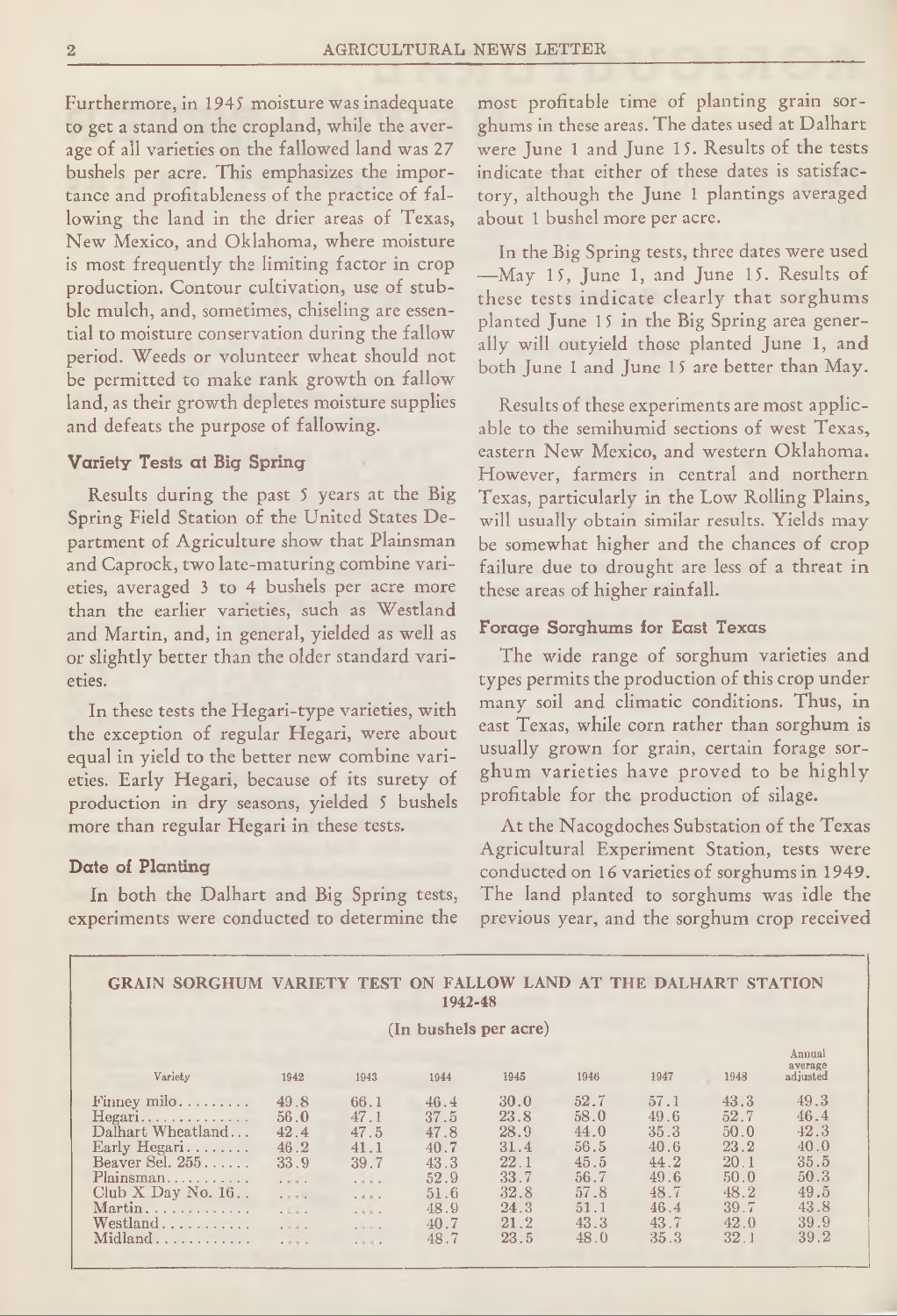500 pounds of 0-12-12 fertilizer at the time of planting and 200 pounds of nitrate of soda as a side dressing June 13. While it is impossible to obtain conclusive results in 1 year's tests, the results obtained at Nacogdoches in 1949 suggest that certain varieties of sorghums are definitely superior for the production of forage. Specialists conducting the experiments state that when both quality and quantity of forage and ease of handling are considered, it appears that either Atlas or Hegari is the most desirable crop for feed in this area. Dwarf combine-type grain sorghums, such as Plainsman and Caprock, were definitely inferior to the other sorghums for forage. Sudan grasses were low in forage yield, but the quality of hay produced was very good.

In the Gulf Coast Prairie region of Texas, where the production of grain sorghums has become an important enterprise, Schrock kafir (also known as Sagrain) is the most common grain sorghum variety grown. In 11 years of tests at the Angleton Experiment Station it has produced 50 percent more grain than corn. Hegari and Red Top are other varieties recommended for the area, with Hegari being the preferred forage variety for silage that is to be fed to dairy cattle. The high tannin content of Schrock kafir and Red Top makes them less desirable as dairy feed.

#### **Pastures Reduce Dairyman's Costs**

Records of Texas dairymen show that improved pastures are the most important factor in reducing the cost of producing milk. R. E. Burleson, associate extension dairy husbandryman of Texas A. and M. College, points out that some dairymen in the State, with the aid of improved pastures, are producing milk with a cash outlay for feed of 40 cents per hundred pasture and home-grown forage are spending as much as \$3.60 for each hundred pounds of milk produced.

As milk prices decline, the dairyman with adequate pastures will still make a profit, but those who are relying only upon "feed sacks" for their feed supply may find their operations unprofitable. Plans should be made now for emergency summer pasture, grazing for next

winter, and improved permanent pastures for next year.

Louisiana State University suggests that dairymen divide the grazing period into three seasons: (1) spring, March 1 to June 30; (2) summer and fall, July 1 to October 31; and (3) winter, November 1 through February. The spring season usually presents no problem, since all of the clovers and grasses thrive during this period. For the summer and fall months the University recommends such crops as common and kobe lespedezas, Dallis, Bermuda, carpet, and Johnson grasses, Allyce clover, hairy indigo, and kudzu. For the winter season rescue and fescue grasses, rye grass, and Singletary peas usually give the most grazing.

#### **New-Born Calves Need Colostrum**

Colostrum, or the first milk secreted by the cow when she freshens, is of prime importance in getting the new-born calf off to a good start.



This first milk is rich in certain essential proteins, high in Vitamin A, and contains other important vitamins and perhaps unknown hormones or elements that clean out the digestive tract and prepare it for the invasion of bacteria so essential for proper digestion.

Calves should be permitted to nurse the cow for 3 days after freshening in order to insure that they obtain sufficient colostrum. If this practice is followed, calves are much less likely to develop scours and other digestive disturbances that retard their early development and sometimes result in rather heavy death losses.

#### **Fly Population on the Increase**

The fly population has increased steadily since 1947, in spite of the development and widespread use of new insecticides, such as